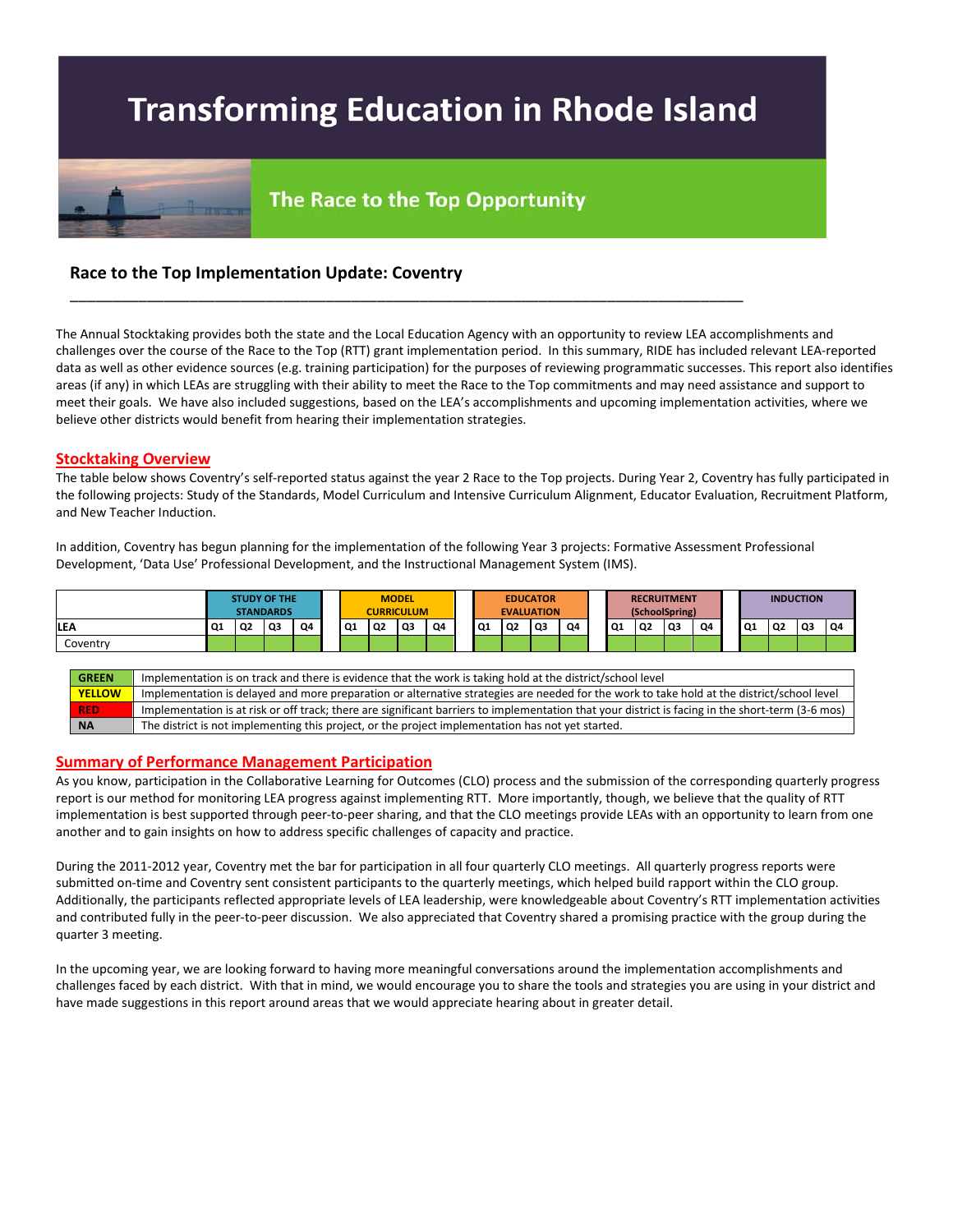#### **System of Support 1: Standards and Curriculum**

As of July 2012, Coventry is on-track against the System of Support 1 year 1 and year 2 commitments and tasks for Race to the Top, reflected in the tables below. Based on the quarterly progress reports submitted by Coventry, we have assessed the district as 'on track', 'delayed' or 'off track/at risk' on each task utilizing the criteria described on page 1 of this report.

| <b>Study of the Standards</b>                                   | Year 1:<br>2010-2011 | Year 2:<br>2011-2012 |  |
|-----------------------------------------------------------------|----------------------|----------------------|--|
| Identify educators to participate in the Study of the Standards | $X^*$                |                      |  |
| Specify names and invite participants                           |                      |                      |  |
| Coordinate schedule with RIDE for all participants              |                      |                      |  |
| Complete planned educator training                              |                      |                      |  |

*\*Please note: the 'x' in the above table represents the anticipated completion timeline set by RIDE, not when the district completed the task.* 

| Intensive Curriculum Alignment and Model Curriculum Development                                                                                                                                                                                           | Year 1:<br>2010-2011 |   | Year 2:<br>2011-2012 |
|-----------------------------------------------------------------------------------------------------------------------------------------------------------------------------------------------------------------------------------------------------------|----------------------|---|----------------------|
| Develop and communicate a multi-year Transition Plan for the Common Core State Standards implementation, including clear<br>expectations for school level transition benchmarks and a plan for developing a curriculum aligned to the CCSS in grades K-12 |                      |   | х                    |
| ldentify opportunities for educators to work collaboratively to deepen understanding of CCSS (e.g. Common Planning Time, grade<br>level team, department meetings, faculty meetings)                                                                      |                      |   | Χ                    |
| Conduct analyses of each core curricula to ensure that each is aligned to standards, guaranteed and viable                                                                                                                                                | x                    |   |                      |
| ldentify which, if any, curriculum development is needed as well as the method by which curriculum will be developed (i.e. Model<br>Curriculum with the Charles A. Dana Center, through an LEA cohort, or individually)                                   | x                    | x |                      |
| Create implementation plan, including the identification of aligned resources, to support roll out of new curricula                                                                                                                                       |                      | Χ |                      |
| Develop curriculum aligned to the Common Core State Standards, including participation in Dana Center curriculum writing and<br>leadership sessions (if applicable)                                                                                       |                      | x | х                    |

As noted in Coventry's quarterly progress reports, the district met and exceeded their RTT goals around training educators on the new common core state standards (CCSS). Through supplemental funds, Coventry reported that, in September 2011, they were able to send 70 teachers and building administrators to the Study of Standards training sessions. Furthermore, you developed a building-based plan to train the remaining staff, as schools were at different levels of readiness.

Coventry created and refined a multi-year transition plan towards developing a guaranteed and viable curriculum aligned to the new common core state standards and, as of the beginning of the 2011-2012 school year, had made progress on developing an aligned curriculum for K-8. In addition, the district is transitioning its reporting systems to align with the common core state standards. Through two RIDE mini-grants, Coventry partnered with other districts from May to June 2012 to develop and share transition resources focused on Math and ELA. Additionally, the district has attended supplemental professional development geared towards increasing readiness to transition through focusing on text complexity, developing text-dependent questions, and deepening understanding of the mathematics standards.

We want to commend Coventry on their collaboration (both in-district and cross-district) around resources and strategies that will deepen educator understanding of the new Common Core State Standards and accelerate the implementation of the new standards at the classroom level. For example, in your quarterly reports, you shared one strategy that your district took towards minimizing school-day disturbances occurring because teachers were being pulled out of the classroom for trainings. We appreciate hearing about how you created an on-line webinar in both math and ELA study of the standards sessions, and think that other districts might also benefit from hearing how you used this webinar, along with common planning time and faculty meeting discussions, to deepen educator understanding of the new standards. Additionally, we are excited to note that Coventry's Feinstein Middle School received a grant from RIDE to develop a professional learning community focused on improving the language arts curriculum.

In their quarterly progress report, Coventry noted that they have encountered the following challenges around this work:

- Educator resistance to professional development and collaboration during classroom hours
- Navigating the instructional gaps that may occur during the actual transition from NECAP to PARCC instructional years

We hope that you will take the opportunity to share the curriculum materials, close reading questions, student work exemplars, and revised school-wide rubrics with your fellow CLO colleagues, or with all districts through the Instructional Improvement System (IMS), in the upcoming CLO meetings. We look forward to hearing about your progress working collaboratively with the other districts, and on new in-district initiatives, as well as the successes and challenges you encountered along the way, as you (and all districts) begin planning for next steps following the common core state standards alignment.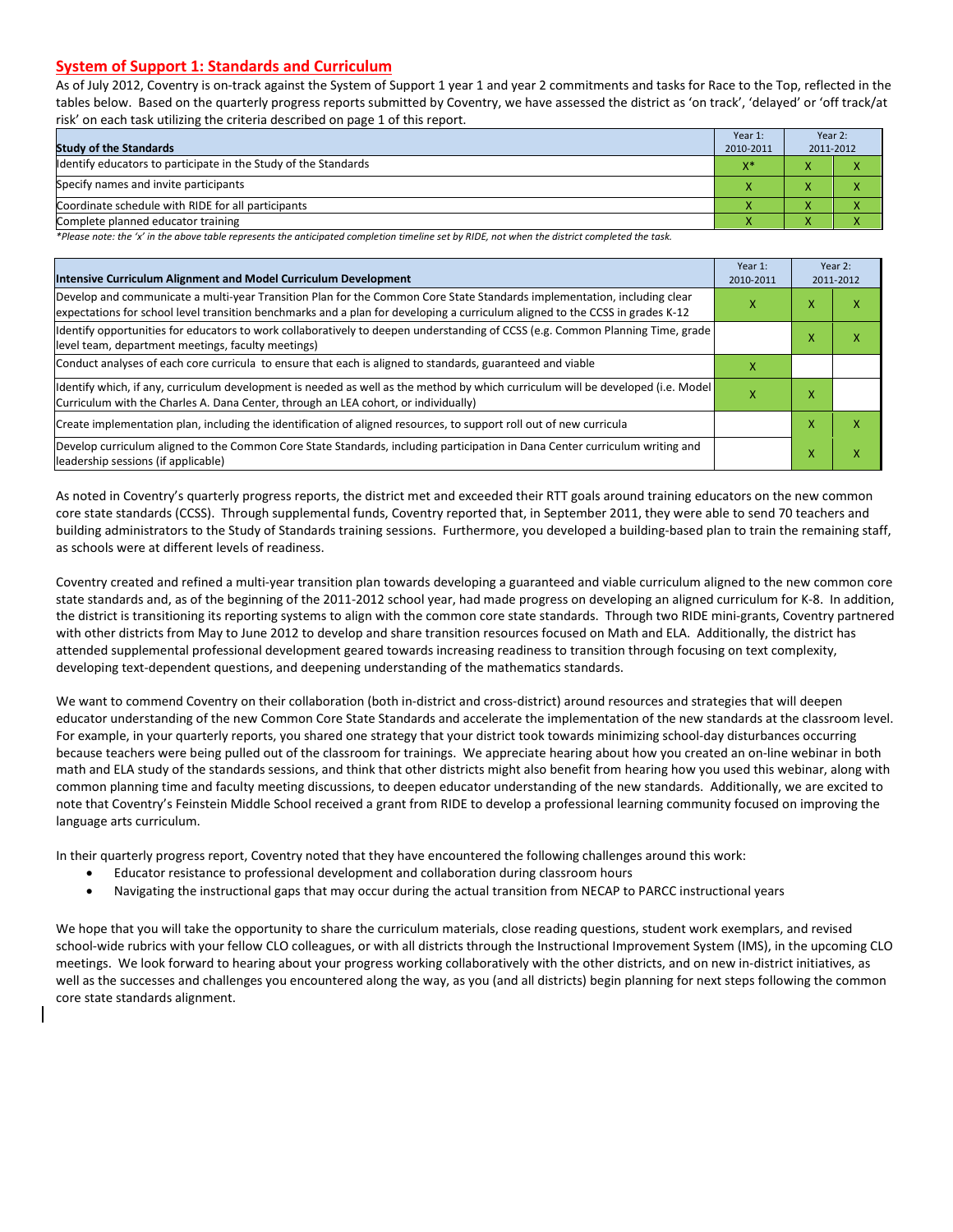#### **System of Support 2: Instructional Improvement Systems**

As of July 2012, Coventry is on-track against the System of Supports 2 year 1 and 2 commitments and tasks for Race to the Top. Thus far, Coventry has reported that they intend to implement the Formative Assessment online professional development modules in fall 2012. Additionally, the district has confirmed that they plan to engage school data leadership teams in 'Data Use' professional development starting in August 2012 and running through the remaining school year. Coventry has also registered for training on the Instructional Management System (IMS).

Beyond the tasks outlined in the Scope of Work, Coventry has been a thoughtful partner in the design and development stages for these systems. Through their attendance at bi-weekly data team meetings, as well as their voluntary participation in our data use focus groups, we have received valuable feedback on our implementation plans. Coventry also assisted RIDE in the development of our Formative Assessment PD modules by piloting formative assessment practices in their schools.

In the upcoming CLO sessions, we look forward to hearing about the successes and challenges that Coventry has encountered while implementing these systems. Additionally, for those participating in the 'Data Use' professional development, we would be interested in hearing some of the strategies that Coventry has learned around deepening collaboration around data and using data to change instructional outcomes.

| <b>Formative Assessment Online Professional Development Modules</b>                                                                                                                                      | Year 1:<br>2010-2011 | Year 2:<br>2011-2012 |
|----------------------------------------------------------------------------------------------------------------------------------------------------------------------------------------------------------|----------------------|----------------------|
| Create multivear plan for implementation of formative assessment PD modules, including the process and timelines by which all<br>educators will participate in the formative assessment training modules |                      |                      |
| Ildentify facilitators who will support the implementation of formative assessment practices in daily instruction                                                                                        |                      |                      |

| <b>Instructional Management System (IMS)</b>                                                                                                                                                                                           | Year 1:<br>2010-2011                   |   | Year 2:<br>2011-2012 |
|----------------------------------------------------------------------------------------------------------------------------------------------------------------------------------------------------------------------------------------|----------------------------------------|---|----------------------|
| Designate an LEA data steward to support decision making around data collections and systems implementation and to provide input<br>and feedback on data initiatives through designated representatives                                | <b>Identify</b><br>LEA Data<br>Steward | x |                      |
| Maintain data quality standards of local student information systems and upload local assessment data and program information as<br>required by RIDE in a timely manner                                                                | x                                      | x |                      |
| Review the RIDE IMS Training Plan and develop a multivear training and implementation plan to provide all educators with access<br>and training on the system                                                                          |                                        |   |                      |
| Based on IMS Training Plan guidance, register and attend training for Administrative Users (i.e. users who will maintain and configure<br>both the Primary IMS and RtI Module) and LEA Trainers (i.e. staff to be trained as trainers) |                                        |   | х                    |
| Following RIDE training, LEA Administrative Users and LEA Trainers configure the IMS for educator use and to provide end users with<br>access and training needed to utilize the IMS for daily activities                              |                                        |   | л                    |

| 'Data Use' Professional Development                                                                                                                                                                                                                                                      | Year 1:<br>2010-2011 | 2011-2012 | Year 2:                  |
|------------------------------------------------------------------------------------------------------------------------------------------------------------------------------------------------------------------------------------------------------------------------------------------|----------------------|-----------|--------------------------|
| Complete a needs assessment survey indicating the use of and collaboration around data within schools and across the LEA                                                                                                                                                                 |                      |           | $\overline{\phantom{a}}$ |
| Based on RIDE implementation plan, determine the timing (i.e. Year 1, Year 2, or staggered across Year 1 and Year 2) of LEA<br>participation in 'Data Use' Professional Development and provide RIDE with the schools that will participate in Year 1 and/or Year 2<br>training cohorts* |                      |           | x                        |
| In coordination with RIDE, select 'Data Use' training dates for each cohort of schools, as applicable                                                                                                                                                                                    |                      |           | Year 1*                  |
| Identify and provide RIDE with the leadership team members from each school who will participate in the Year 1 and/or Year 2<br>training cohorts, as applicable                                                                                                                          |                      |           | Year 1*                  |

*\* Please note that, for this project, 'year 1' refers to cohort 1 taking place during the 2012-2013 school year, and 'year 2' refers to cohort 2 taking place during the 2013-2014 school year.*

Based on information provided to RIDE, we anticipate that Coventry will implement the interim assessments during school year 2013-2014. We look forward to hearing about Coventry's progress around developing protocols or expectations regarding the use of interim assessments in next year's quarterly progress update forms.

| <b>Interim Assessments</b>                                                                                                                                                              | Year 1:<br>2010-2011 | Year 2:<br>2011-2012 |
|-----------------------------------------------------------------------------------------------------------------------------------------------------------------------------------------|----------------------|----------------------|
| Identify method by which all educators will have access to interim assessments                                                                                                          |                      |                      |
| Develop timeline for training of all educators in the use of interim assessments utilizing train-the-trainer model                                                                      |                      |                      |
| Develop protocols or expectations regarding the use of interim assessment to inform instruction including timelines for<br>administration and process for scoring and reporting results |                      | $X^*$                |

*\* As per the description on page 1, this task is 'N/A' for Year 2 (2011-2012 school year) because Coventry is not implementing this project until the 2013-2014 school year.*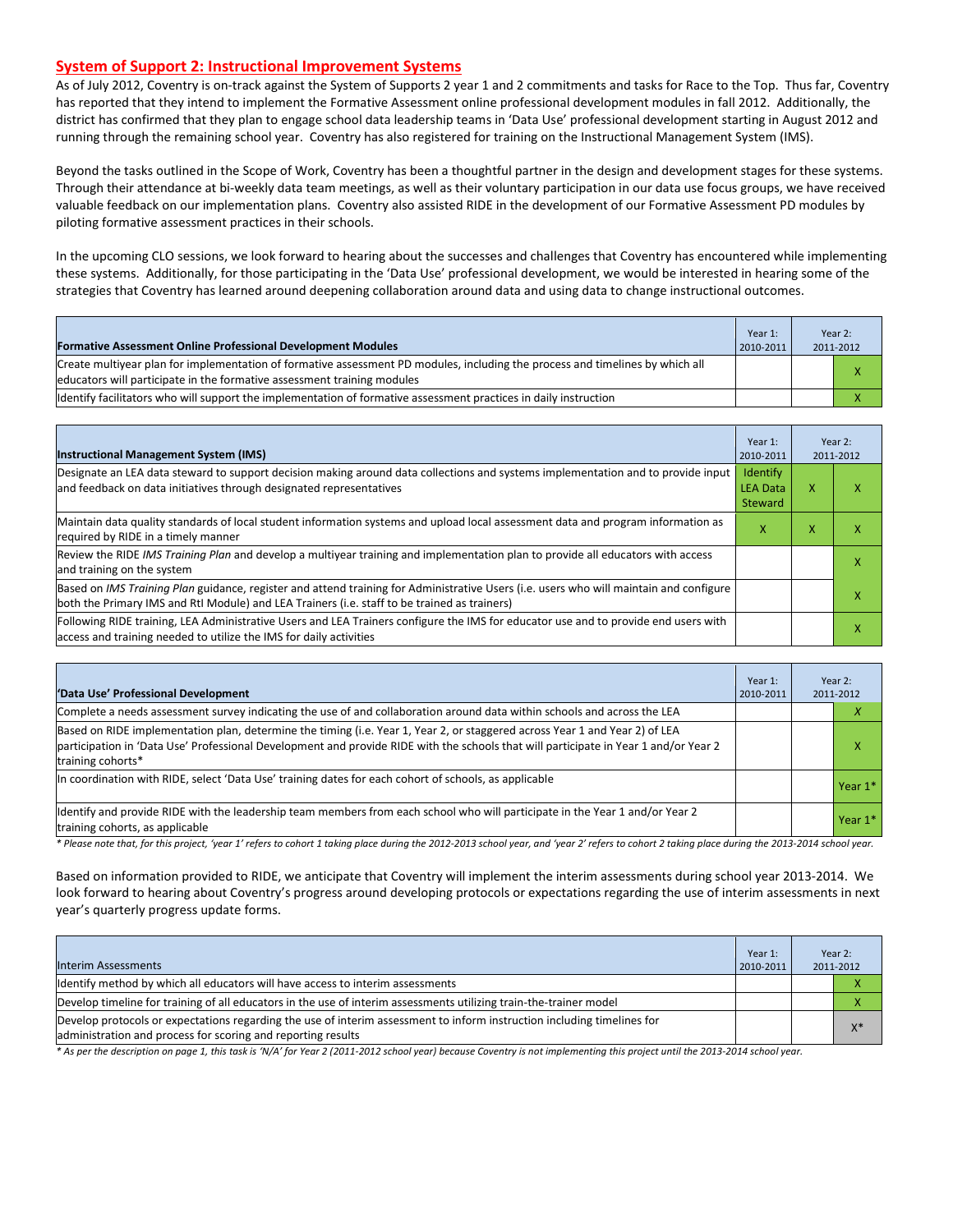#### **System of Support 3: Educator Effectiveness**

As of July 2012, Coventry is on-track against the System of Supports 3 year 1 and 2 commitments and tasks for Race to the Top.

| <b>Educator Evaluation</b>                                                                                                                                                                            |   |   | Year 2:<br>2011-2012 |
|-------------------------------------------------------------------------------------------------------------------------------------------------------------------------------------------------------|---|---|----------------------|
| Participate in educator evaluation model design, development and refinement feedback opportunities                                                                                                    | x | X | x                    |
| Identify District Evaluation Committee members, responsible for monitoring the implementation of the system and providing<br>recommendations to LEA leadership teams                                  |   | X | ж                    |
| Participate in field testing to support development of an educator evaluation model (as applicable)                                                                                                   |   |   |                      |
| Identify individuals who will serve as primary and, if applicable, secondary/complementary evaluators                                                                                                 | X |   | x                    |
| Send all required evaluators to RIDE-provided evaluator training on model; Send evaluators and system administrators to training on<br>the Educator Performance Support System (EPSS) data system     | x | X | x                    |
| Examine LEA Policies and Contracts for Challenges; where applicable, consider memorandums of understanding or contract renewal<br>llanguage which will support district implementation of evaluations | X | X | x                    |
| Create a plan for the appropriate use of funds to support implementation of educator evaluation system                                                                                                |   |   | x                    |
| Complete required components of RIDE approved model for educator and building administrator evaluations                                                                                               |   |   | X                    |
| Submit evaluation data and documentation (e.g. component and summative level ratings, verified rosters); provide other requested<br>information to support RIDE research and system improvement       |   |   | x                    |

Based on their quarterly reports, Coventry implemented all components of their district-designed building administrator evaluation process, as well as the professional goal and student learning objective process for the educator evaluation process, during the 2011-2012 school year and has submitted the summative ratings for building administrators. Additionally, Coventry has provided RIDE with a list of their District Evaluation Committee members. We look forward to hearing how the district is utilizing the DEC to support the evaluation process.

In the quarterly progress reports, Coventry reported that all administrators and educator were evaluated against aligned Professional Practice and Professional Responsibilities goals, and that they set rigorous Student Learning Objectives. The district held administrative staff meetings specifically designed to provide training/support specific to the approved goals.

Coventry administrators attended RIDE-led trainings on Student Learning Objectives during the past school year and have registered for SLO-only training sessions during summer 2012. As part of the refinement processes for Coventry's evaluation model, and to deepen administrator understanding about the Educator Performance Support System, Coventry scheduled upcoming trainings with RIDE focused on Student Learning Objectives.

During the quarter 3 CLO meeting, Coventry shared their district's approach to implementation of district-wide, school-wide and/or grade-level professional goals and Student Learning Objectives in a way that streamlined the goal development and approval process, and also built structures that promoted collaboration towards a common focus. In the meeting, Coventry shared that this approach not only reduced the amount of time required by the evaluations, but also eased anxiety levels. The result of the district's aligned focus on a specific student learning objective was a marked increase in student proficiency.

In their quarterly progress report, Coventry noted that they have encountered the following challenges around this work:

- Time and capacity were ongoing concerns.
- The need to evaluate structures to support the process once the evaluation system is fully implemented
- Finalization of the teacher's union contract to include support for the new educator evaluation system
- Access to the supportive management tools that are being developed (EPSS) and opportunities to "tie in" to this technology support

RIDE has approved Coventry's evaluation model for the upcoming school year, and we are pleased to note that the contract negotiations with the Coventry's teacher's union were successful. Although Coventry is not implementing the Rhode Island model for educator evaluations, we have appreciated Coventry's collaboration and thought partnership around the development and refinement of educator evaluation processes. In the upcoming CLO sessions, RIDE looks forward to learning about the improvements/clarifications Coventry decided upon for the upcoming year and hope that Coventry continues to share the strategies and resources they are using to support their evaluation process.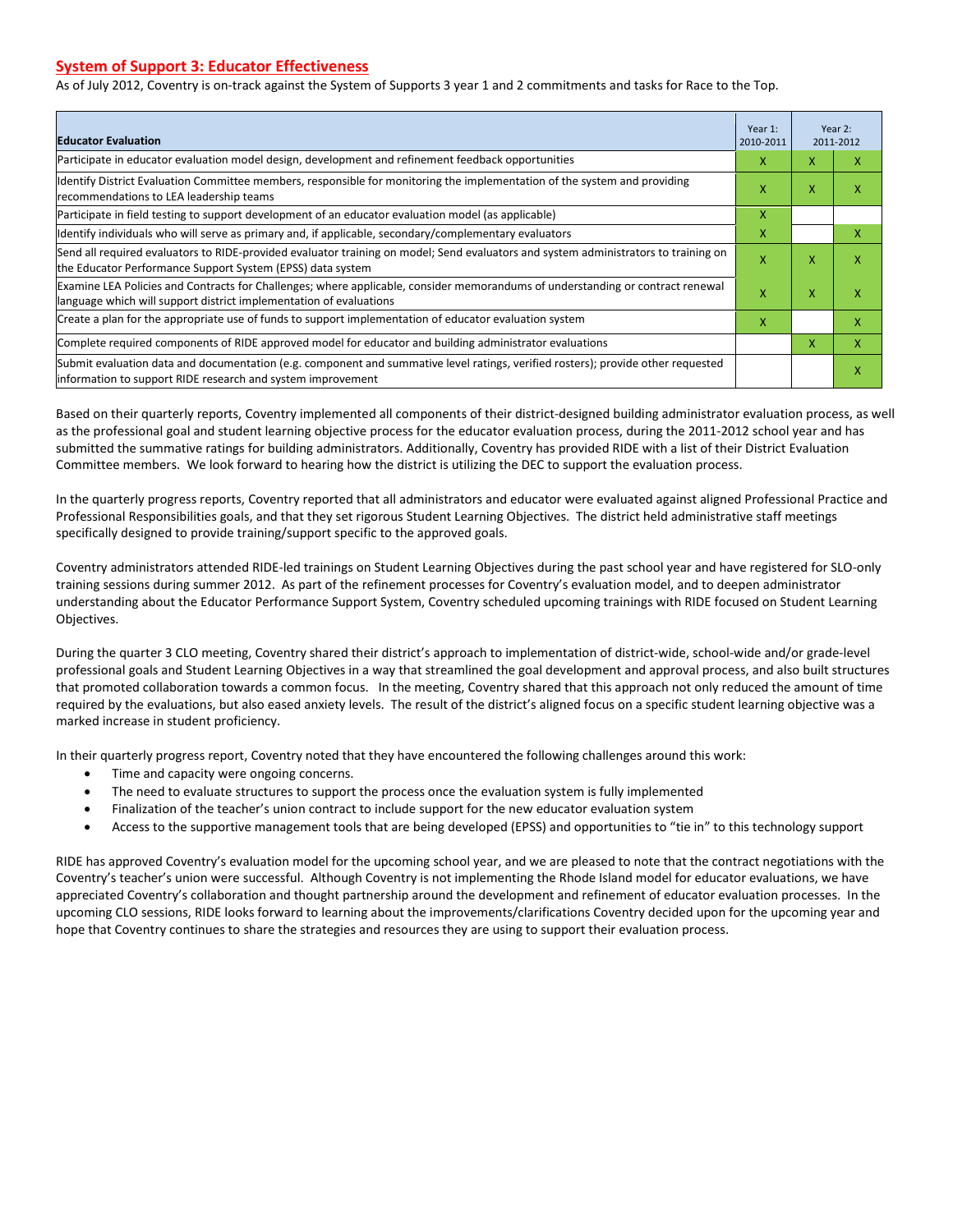#### **System of Support 4: Human Capital Development**

As of July 2012, Coventry is on-track against the System of Supports 4 year 1 and 2 commitments and tasks for Race to the Top.

| <b>Recruitment (SchoolSpring)</b>                                                            | Year 1:<br>2010-2011 |  | Year 2:<br>2011-2012 |
|----------------------------------------------------------------------------------------------|----------------------|--|----------------------|
| Provide RIDE with feedback on the desired functionality of a state-wide recruitment platform |                      |  |                      |
| Attend orientation sessions with selected vendor and train relevant personnel as needed      |                      |  |                      |
| (Post open positions using the state-wide Recruitment Platform (SchoolSpring)                |                      |  |                      |

| <b>Beginning Teacher Induction</b>                                                                                                                                            | Year 1:<br>2010-2011 |   | Year 2:<br>2011-2012 |
|-------------------------------------------------------------------------------------------------------------------------------------------------------------------------------|----------------------|---|----------------------|
| Provide RIDE with feedback around the proposed design of the Induction Coach program                                                                                          | X                    |   |                      |
| If applicable, recommend potential Induction Coaches to RIDE                                                                                                                  | X                    |   |                      |
| Review and revise hiring policies, timelines and processes in order to support appropriate and timely projections for anticipated hires<br>requiring induction coach services |                      |   | ⋏                    |
| Provide RIDE with list of beginning teachers who will receive Induction Coach support in a timely manner in order to ensure that all<br>beginning teachers have coaching      |                      |   |                      |
| Participate in RIDE-provided information opportunities in order to learn about induction coach program                                                                        | x                    | ⋏ |                      |

Coventry has continued their use of the SchoolSpring recruitment platform. In the quarterly progress reports, Coventry reported that there are no difficulties recruiting or retaining quality instructors, and did not need to rely on SchoolSpring to recruit out-of-area applicants.

During the 2011-2012 school year, Coventry had five beginning teachers which were supported by RIDE induction coaches. Additionally, Coventry supplemented RIDE's support with a district induction program that is aligned to the state guidelines. An in-house coordinator, trained by RIDE, oversees the implementation and progress of the program annually.

In the upcoming CLO sessions, RIDE looks forward to engaging in a deeper conversation around the revisions that Coventry and other LEAs have made to their hiring policies, timelines and processes in order to support broader human capital initiatives including recruitment of highly qualified and diverse candidates and providing data-driven induction support to beginning teachers.